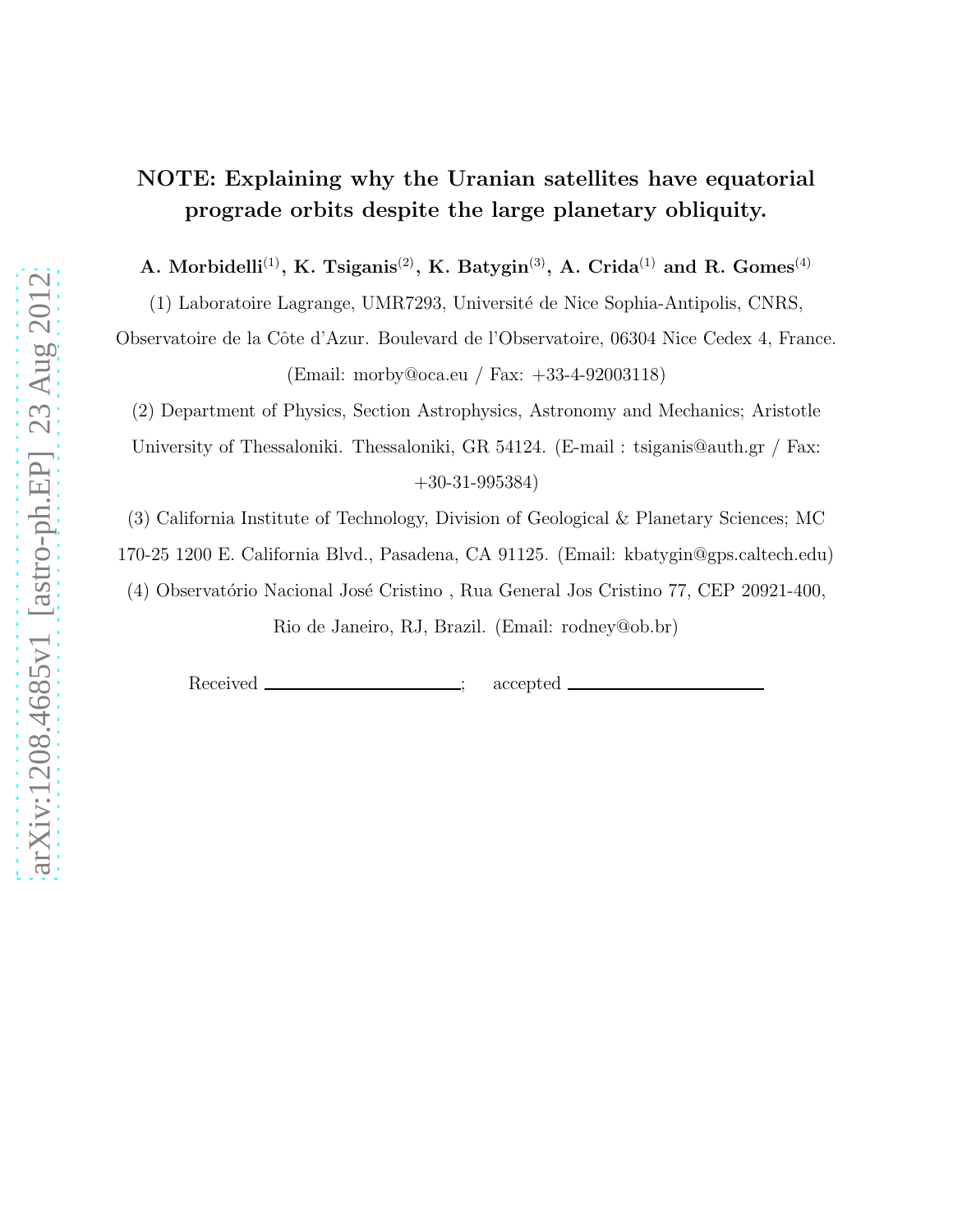## ABSTRACT

We show that the existence of prograde equatorial satellites is consistent with a collisional tilting scenario for Uranus. In fact, if the planet was surrounded by a proto-satellite disk at the time of the tilting and a massive ring of material was temporarily placed inside the Roche radius of the planet by the collision, the proto-satellite disk would have started to precess incoherently around the equator of the planet, up to a distance greater than that of Oberon. Collisional damping would then have collapsed it into a thin equatorial disk, from which the satellites eventually formed. The fact that the orbits of the satellites are prograde requires Uranus to have had a non-negligible initial obliquity (comparable to that of Neptune) before it was finally tilted to 98 degrees.

#### 1. Introduction

The origin of the large obliquity of Uranus remains elusive. Two scenarios have been proposed: an impulsive tilt due to a collision with a massive body (Safronov, 1966) or a slow tilt due to a resonance between the precession rates of the spin axis and of the orbit (Boué and Laskar,  $2010$ ).

A critical constraint, inherent to both of these scenarios, is that the regular satellites of Uranus have essentially equatorial orbits and are prograde relative to the rotation of the planet. Notice that the rotation of the planet is, strictly speaking, retrograde, as Uranus obliquity is about 98 degrees.

In principle, if the satellites were originally coplanar to the equator of Uranus and the planet was tilted slowly (as in Boué and Laskar, 2010), the satellites would have preserved equatorial orbits by adiabatic invariance. Indeed, in the system's current configuration,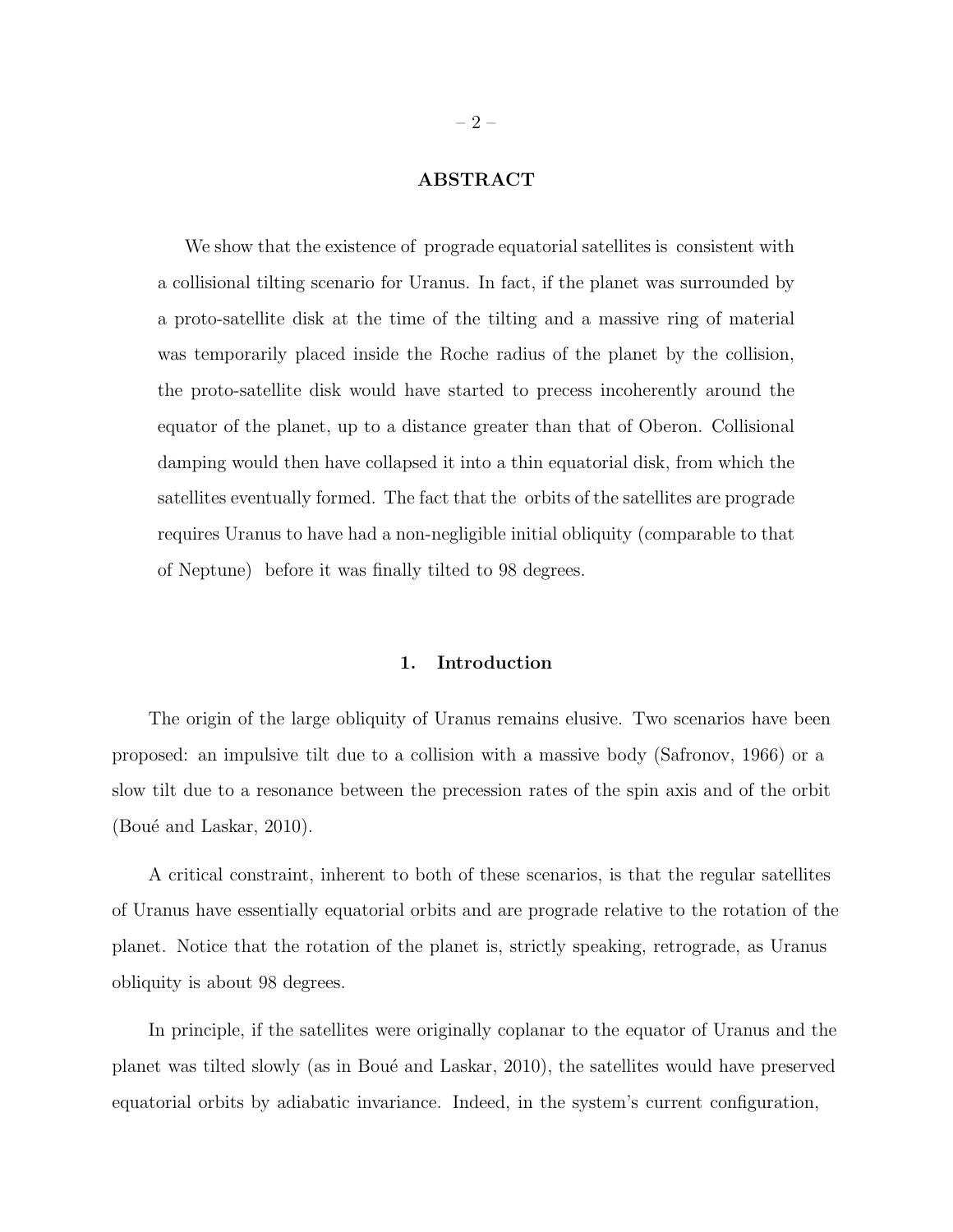the Laplace plane (the reference plane about which satellite orbits precess) is very close to Uranus' equatorial plane, for all bodies up to Oberon's distance, due to the oblateness of the planet.

In order to tilt Uranus slowly, a resonance between the precession rates of the spin axis and of the orbital plane is required. This means that the former had to be much faster than it is today. In Boué and Laskar (2010) this is achieved by assuming that Uranus originally had a massive satellite with an orbital radius of about 0.01 AU (Satellite X, hereafter). This assumption, however, is problematic because the Laplace plane for Satellite X is close to the orbital plane of Uranus. Thus, Satellite X would not follow the equator during the tilting of the planet and, by virtue of its large mass, would retain the other satellites (particularly Titania and Oberon, as we verified by numerical integration of a slowly tilting system) near its own orbital plane. When Satellite X is removed by chaotic dynamics, the tilting process is over. Yet, the orbits of the regular satellites of Uranus would remain off equator, as in the impulsive tilting scenario.

In absence of a slow-tilting scenario that does not invoke the existence of Satellite X, we are left with the impulsive tilting scenario as the only viable option. Accordingly, in this Note, we investigate the conditions under which the equatorial, prograde orbits of the regular satellites of Uranus can be reproduced in the context of the collisional tilting scenario.

For clarity, we proceed in steps. We first investigate in Sections 2&3 the dynamics of a proto-satellite disk around an oblated planet with a tilted spin axis. This highlights the competing effects of the planet's  $J_2$ , the solar perturbation and the self-gravity of the disk. We focus on the conditions that lead the disk to precess incoherently around the planet's equatorial plane and, eventually, to collapse into an equatorial disk. We don't worry at this stage on whether this equatorial disk would be prograde or retrograde. Thus, although we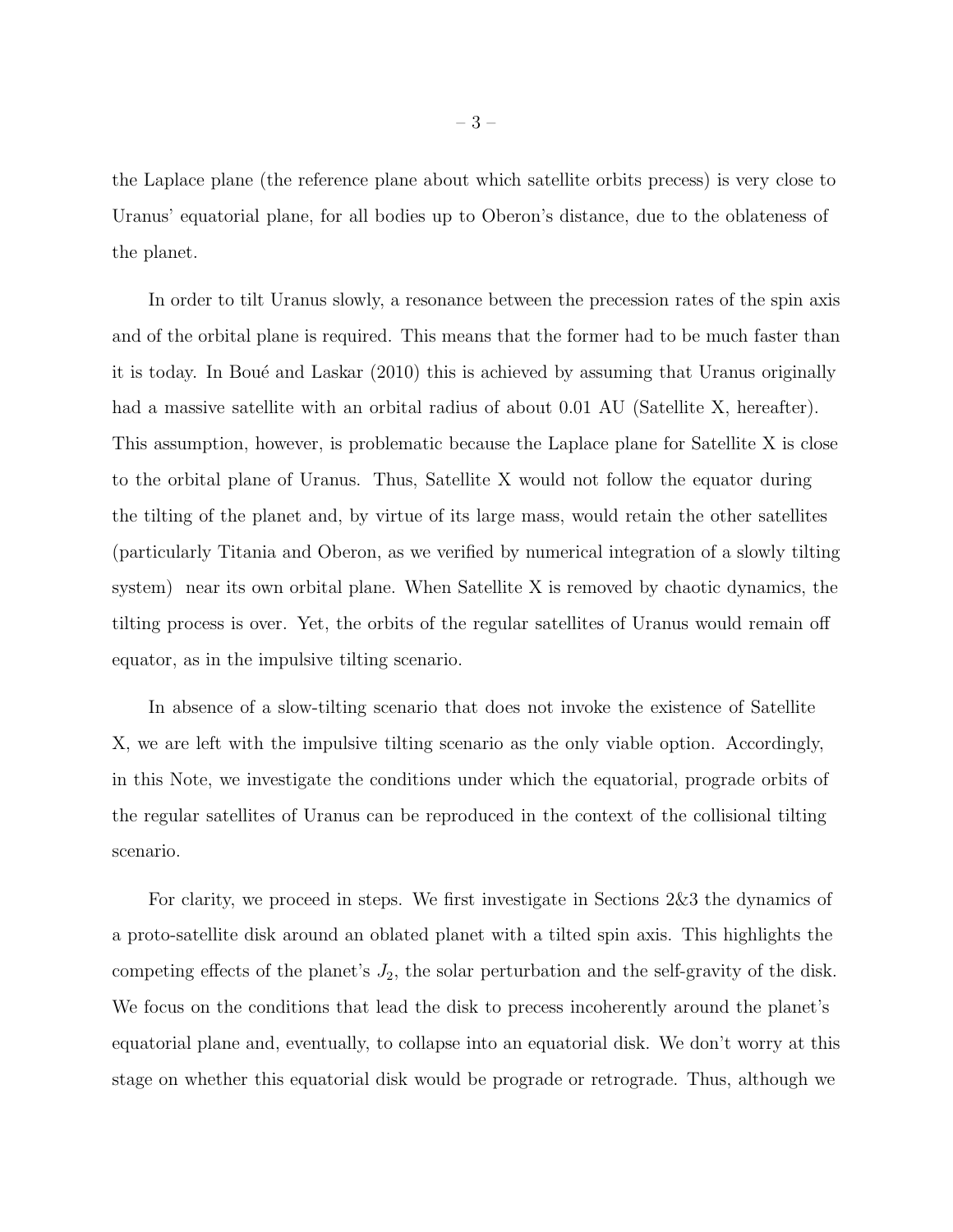fix the obliquity at the current value for Uranus, the dynamics that we study are basically independent on the obliquity value. Then, in Section 4 we consider the fact that Uranus is a retrograde planet (obliquity  $\epsilon = 98^{\circ}$ ). Thus, a disk originally on the orbital plane of Uranus (as expected if Uranus was tilted from  $\epsilon = 0^{\circ}$  to 98° in one shot) would necessarily become an equatorial, retrograde disk. We then investigate which tilting histories of the planet would have a non-negligible probabilities to produce a prograde equatorial disk. In Section 5, we finally discuss the implications of these tilting histories on our understanding of giant planets growth.

#### 2. Dynamics of a proto-satellite disk around a tilted planet

It is likely that the giant collision that tilted Uranus occurred during the accretion phase of the planet, when satellites were not yet formed and the planet was surrounded by a tenuous disk of gas, very rich in solids, similar to that usually invoked for the formation of satellites around giant planets (Canup and Ward, 2002). Moreover, even if the planet already had a system of regular satellites at the time of tilting, it is likely that the said system would have become unstable<sup>[1](#page-3-0)</sup>, developing mutually-crossing orbits. Presumably, the satellites would have then collided with each other, generating a debris disk.

For these reasons, we conduct our investigation assuming for simplicity that, at the time of tilting, the planet was surrounded by a proto-satellite disk of planetesimals. Our nominal disk extends to 1.5 times the distance of Oberon, (i.e. up to  $6 \times 10^{-3}$  AU), and

<span id="page-3-0"></span><sup>1</sup>We checked this with simple N-body simulations, which assumed Uranus tilted by 98 degrees and surrounded by a system of regular satellites with the current masses and semi major axes within 1% of the current ones, but orbits co-planar with Uranus' orbital plane (hereafter denoted for brevity as "the plane of the Sun").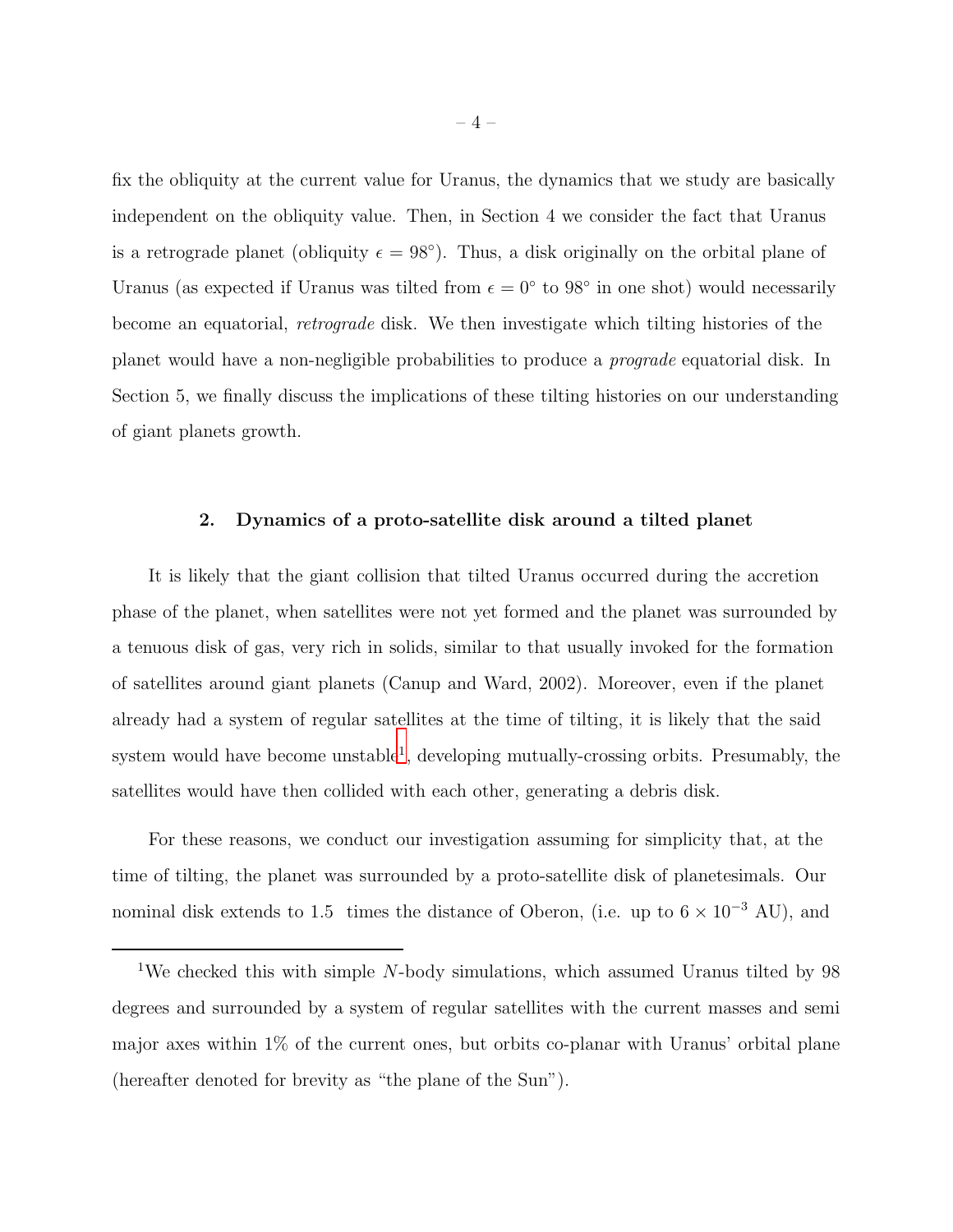has a mass equal to the combined masses of the five main current regular satellites, (i.e.  $10^{-4}$  Uranus masses,  $M_U$ ). The surface density profile of the disk is assumed to be inversely proportional to the distance from the planet. We assume that, initially, the spin of Uranus is orthogonal to the plane of the Sun and that the disk lays on such a plane.

The dynamical response of such a proto-satellite disk to the impulsive tilting of the planet is far from trivial. Here, we have utilized a simple Laplace-Lagrange-like secular model, where we partition the disk into a system of  $N = 100$  axisymmetric massive rings that interact with each other gravitationally (see Chapter 7 in Murray and Dermott, 1999). The diagonal terms of the A and B matrices entering the equations (see eq.  $(7.15)$  in Murray and Dermott, 1999) are modified to account for the  $J_2$  term of the potential of the tilted planet, i.e. (see eq. (6.255) in Murray and Dermott, 1999):

<span id="page-4-0"></span>
$$
A_{j,j} = A_{j,j} + n\frac{3}{2}J_2 \left(\frac{R_p}{a}\right)^2 \cos \epsilon , \quad B_{j,j} = B_{j,j} - n\frac{3}{2}J_2 \left(\frac{R_p}{a}\right)^2 \cos \epsilon ,
$$
 (1)

where  $R_p$  is the radius of Uranus, a is the semi major axis of the ring j, and n is its orbital frequency. In the formula above, the usual terms associated to  $J_2$  are multiplied by  $\cos \epsilon$ , where  $\epsilon$  is the obliquity of Uranus' spin axis, to account for the weakened effect of the oblateness of the planet for large obliquities. We also took into account the scale-height,  $h$ , of the disk, by using properly softened Laplace coefficients, as in Hahn (2003). The results described below are practically the same for disks with  $h = 0.01 - 0.05$ 

The situation where the planet is suddenly tilted, but the disk initially still lays on the plane of the Sun, is modeled by assuming that the rings initially have  $I = \epsilon$  and  $\Omega = 0^{\circ}$ , where I and  $\Omega$  are the inclination and longitude of node measured with respect to the equatorial plane of the planet. In addition, all rings are assumed to be initially circular. The Sun is modeled with an additional ring, at a distance of 20 AU, also with  $I = \epsilon$  and  $\Omega = 0^{\circ}$ . The system is then evolved, according to the Laplace-Lagrange secular equations.

The left panel of Fig[.1](#page-6-0) shows the longitude of the node of each ring, as a function of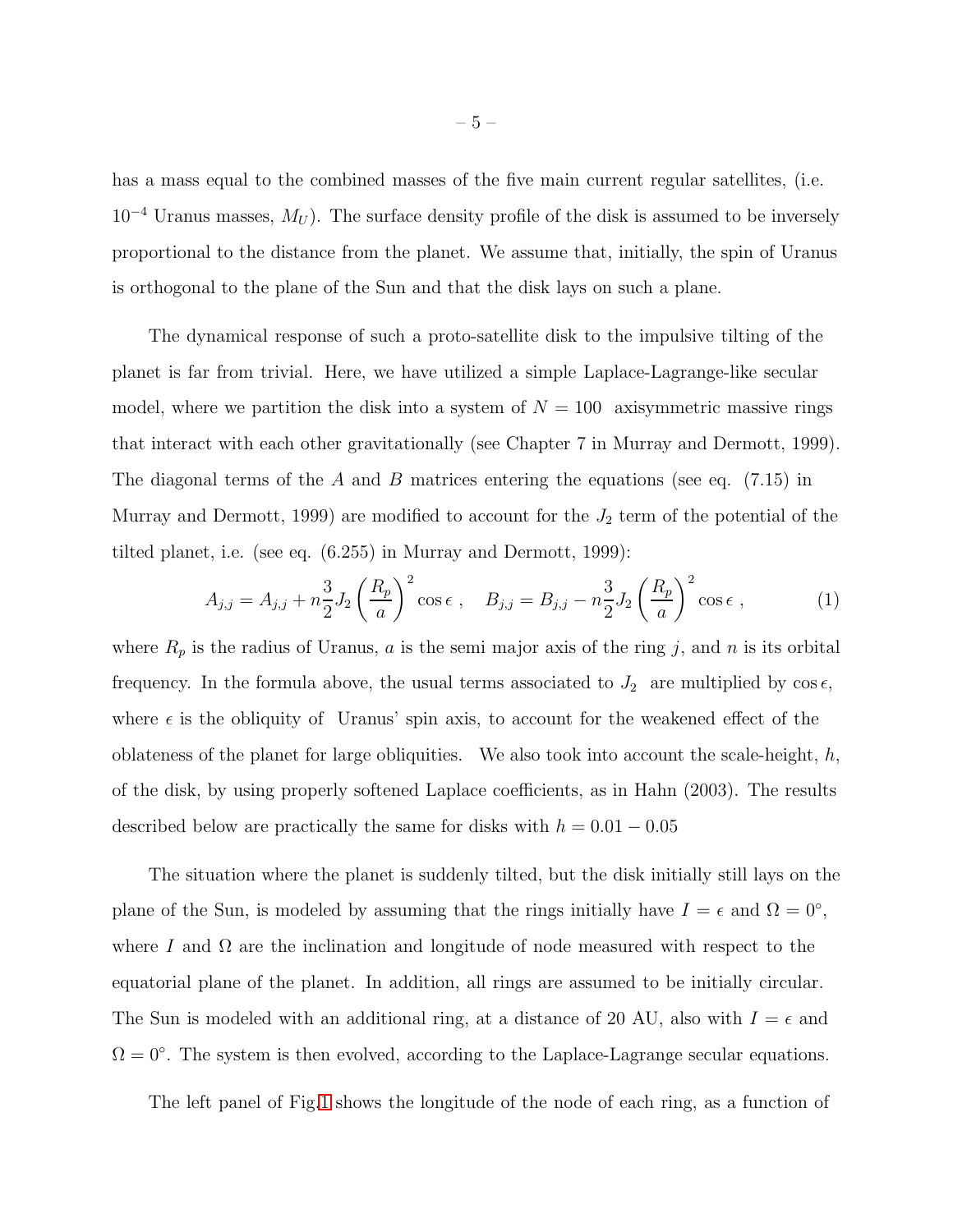the ring's distance to Uranus, at four different epochs represented by different colors. The obliquity of Uranus  $\epsilon$  is assumed to be 98°. In the inner part of the disk the longitudes of the node are rapidly randomized. This means that the disk loses its disk-like structure and forms a thick torus around the planet. The planetesimals in this portion of the disk can then collide. Collisional break-ups and/or inelastic bouncing would eventually damp the orbital inclination relative to the symmetry plane of the dynamics, i.e. the equatorial plane of the planet. This would form a thin equatorial disk, from which equatorial satellites can eventually accrete. However, Fig[.1](#page-6-0) shows that this intuitive scenario works only up to a distance of 0.001 AU from the planet, i.e. slightly beyond the orbit of Miranda. Beyond this threshold, the longitudes of the nodes of the rings are not randomized. The rings precess, but their nodal values at any given time trace a relatively smooth function of the distance from the planet, with some small-amplitude oscillations. This means that the disk, under the effect of its own self-gravity, is preserving its disk-like structure, precessing coherently around the planet's equator.

More precisely, close to the 0.001 AU threshold, the disk is significantly warped (i.e. the values of  $\Omega$  change significantly with the distance from Uranus), but beyond  $\sim 0.003$  AU the disk is characterized by almost rigid precession (i.e. all values of  $\Omega$  are about the same). The inclinations (not shown in the plot) of the rings in the region where the disk precesses rigidly remain practically constant over the precession of Ω. However, in the warped region, they show regular oscillations with non-negligible amplitude, related to the precession of  $\Omega$ . Thus, at any given time, the inclinations change smoothly with  $\Omega$  and the distance from the planet.

Two caveats about this calculation needs to be discussed. First, the validity of the Laplace-Lagrange equations for this problem may appear doubtful, because the inclinations I of the rings are large, whereas the equations have been developed asymptotically for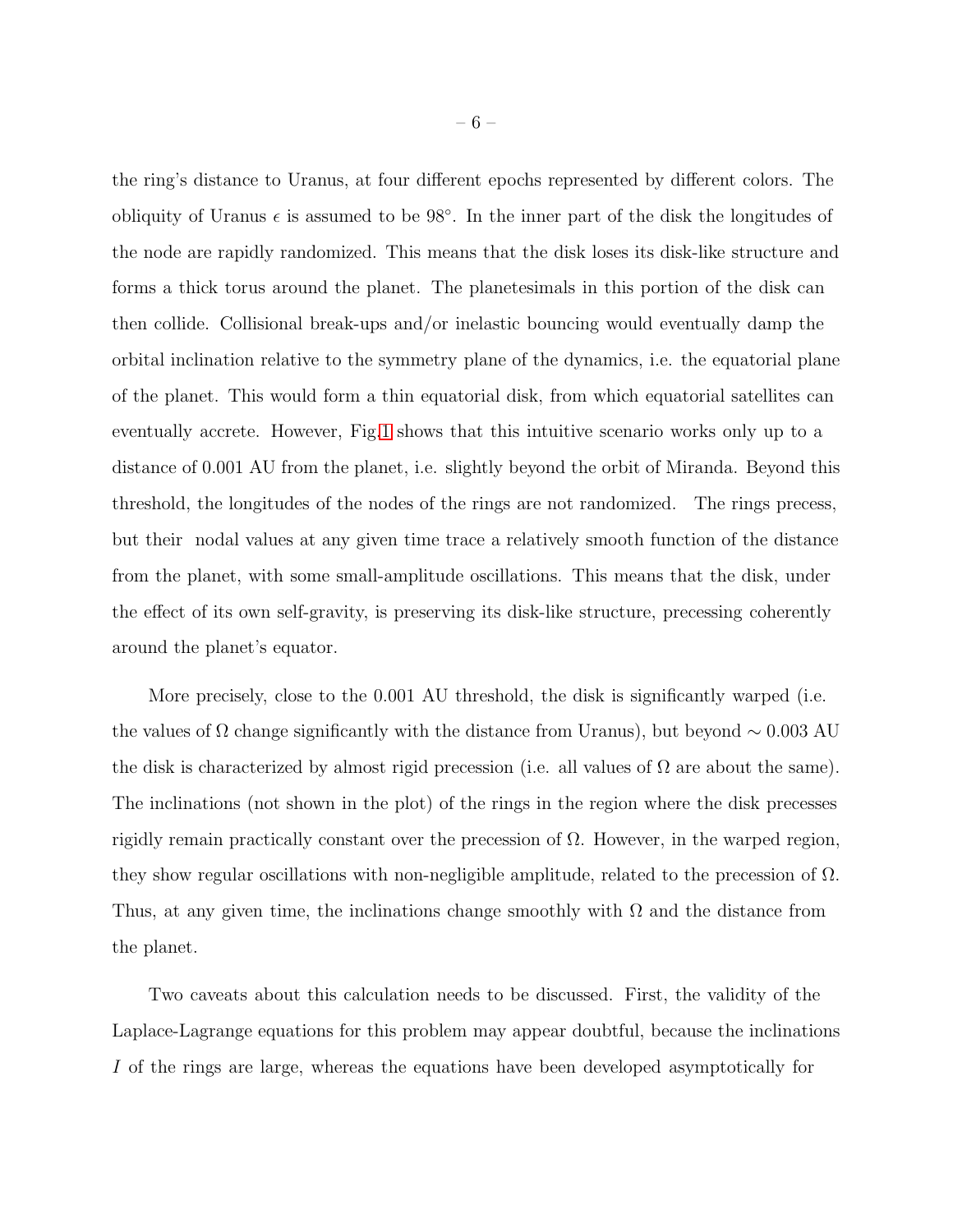

<span id="page-6-0"></span>Fig. 1.— Longitudes of the nodes of the concentric rings that compose the proto-satellite disk in our Lagrange-Laplace model, as a function of the the rings' distance to the planet. Diffent colors represent different times, as labelled. The regions where the nodes are randomized, the disk is warped or precesses quasi-rigidly are also labelled. Left panel: the nominal case, with Uranus current  $J_2$ . Right panel: the case where a transient equatorial collisional disk of 0.01  $M_U$  is present at ∼ 3 Uranian radii. The node of this disk is represented by a filled dot.

systems with  $e, I$  that tend to 0. In reality, the inclinations are large relative to the planet's equator, and this fact is taken into account by multiplying the coefficients in [\(1\)](#page-4-0) by  $\cos \epsilon$ . But the relative inclinations of the rings are originally very small, in accordance with the Laplace-Lagrange theory. Thus, the equations are valid and will remain valid as long as the relative inclinations of the rings remain small, which is for all times in the portion of the disk that precesses coherently, beyond 0.001 AU. The Lagrange-Laplace approximation breaks down in the inner part of the disk, once the nodes get randomized. However, this is enough for our purpose, which is just to investigate whether node randomization takes place and where.

The second caveat concerns our assumption of an initial circular and coplanar disk. In fact, Parisi and Brunini (1997) showed that the impulsive tilting of Uranus implies an impulsive change in the orbital velocity of the planet of about 2km/s. As a result, satellites or disk particles originally beyond 70-90 Uranus radii (1.2–1.5×10<sup>-2</sup> AU) would be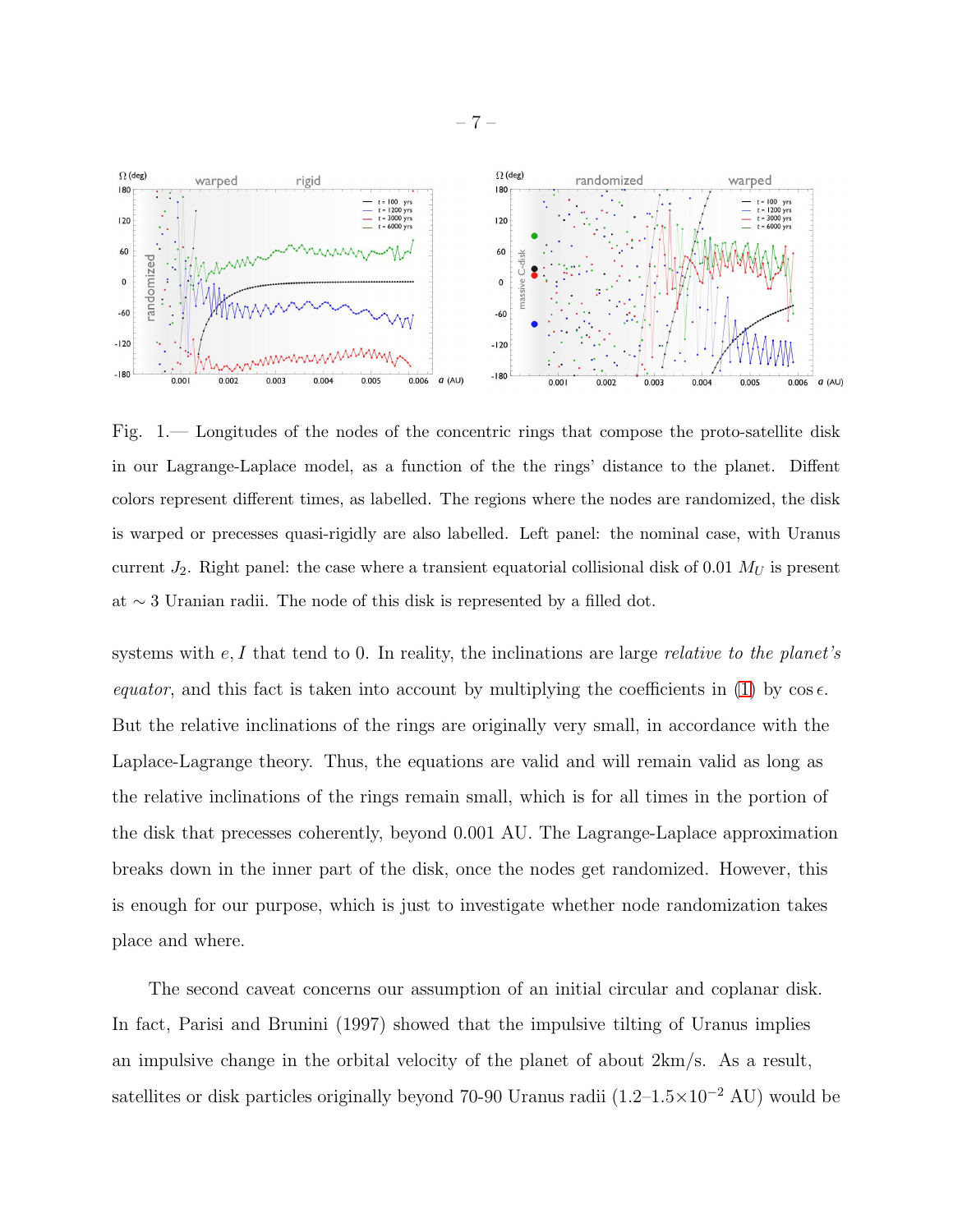removed from the system. The disk that we consider is much smaller than this threshold. Nevertheless, disk particles would get eccentric and/or inclined relative to the new orbital plane of the planet, the magnitude of e and i growing as  $\sqrt{a}$ . However, the trajectories of the disk particles would start to intersect with each other. This would lead to a rapid collisional damping, until the disk recovers its circular and coplanar structure. For this reason, we think that our initial conditions (a circular and coplanar disk) are nevertheless appropriate for our goal, i.e. determining the distance from the planet within which the orbital planes of the disk particles are randomized.

The conclusion that we draw from Fig. [1](#page-6-0) is that the precession of the disk relative to the equator alone cannot explain the equatorial orbits of the satellites beyond Miranda. In fact, a disk precessing coherently, as that illustrated in the left panel of Fig[.1](#page-6-0) beyond 0.001 AU, would eventually form satellites on *its own plane*, i.e. on highly-inclined orbits relative to the equator of the planet.

Note that our nominal disk represents a best-case scenario for the randomization of the nodes. Had we chosen a disk less radially extended (up to  $4 \times 10^{-3}$  AU, for instance) or more massive, the effect of self-gravity would have been even more important and the region where the nodes randomize would have been confined closer to the planet. This strengthens the conclusion presented above. This implies that the equatorial configuration of the Uranian satellites requires a more complex explanation.

# 3. An enhanced  $J_2$  for the just-tilted Uranus

The results from the previous section highlight the need for a dynamical mechanism that can broaden the region where the nodes of the disk particles get randomized, because only in this region the disk loses coherence and can collapse on the planet's equatorial plane.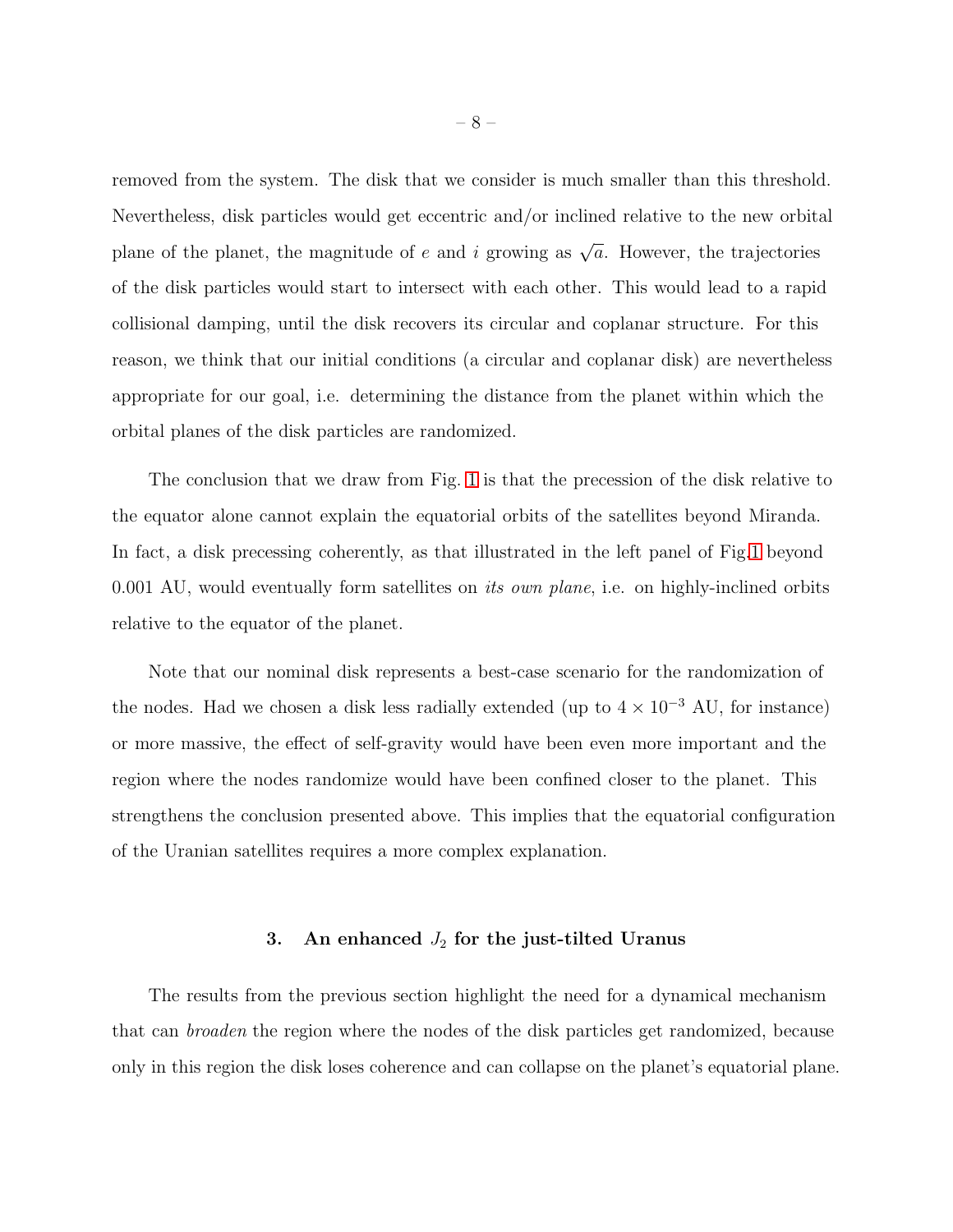Recall that the disk loses coherence at a distance from the planet where the precession rate around the equator forced by the  $J_2$  term dominates the precession rate around the disk's mid-plane that is forced by the disk's self-gravity. Because we cannot reduce the self-gravity of the proto-satellite disk, the only option is to find a mechanism that enhances Uranus'  $J_2$  in the aftermath of the collision.

A first idea that we explored is that the inner part of the disk, within 0.001 AU damps on the equator and forms an equatorial satellite (with a mass comparable to that of Miranda). This enhances the effective  $J_2$  of the planet felt by the outer portion of the disk, thus extending the zone in which the disk precesses incoherently, leading to the collapse of another ring on the equator, etc. However, we found that this mass is too small, and this effect is negligible.

We then turned to published simulations of the collisional tilting scenario for Uranus. These simulations (Slattery et al., 1992) show that the impact should have generated an equatorial disk of debris, accounting for  $\approx$ 1 to 3% of the mass of Uranus, namely about 100 times more massive than the proto-satellite disk, but mostly confined within 3 Uranian radii. We call this disk the C-disk, equivalent to the proto-Lunar disk, as it was generated in the collision, in order to avoid confusion with the proto-satellite disk considered up to now.

The C-disk could not generate the current regular satellites of Uranus, because the latter are too far away (Canup and Ward, 2000). In fact, most likely as the C-disk spread outside of the Roche lobe of the planet, it formed satellites (Charnoz et al., 2010) which, being situated inside the corotation radius, tidally migrated onto the planet. The existence of this massive C-disk (or of the close satellites that it generated), however, is equivalent to increasing the planet's  $J_2$  enormously.

The right panel of Fig[.1](#page-6-0) shows the result of our Laplace-Lagrange model of the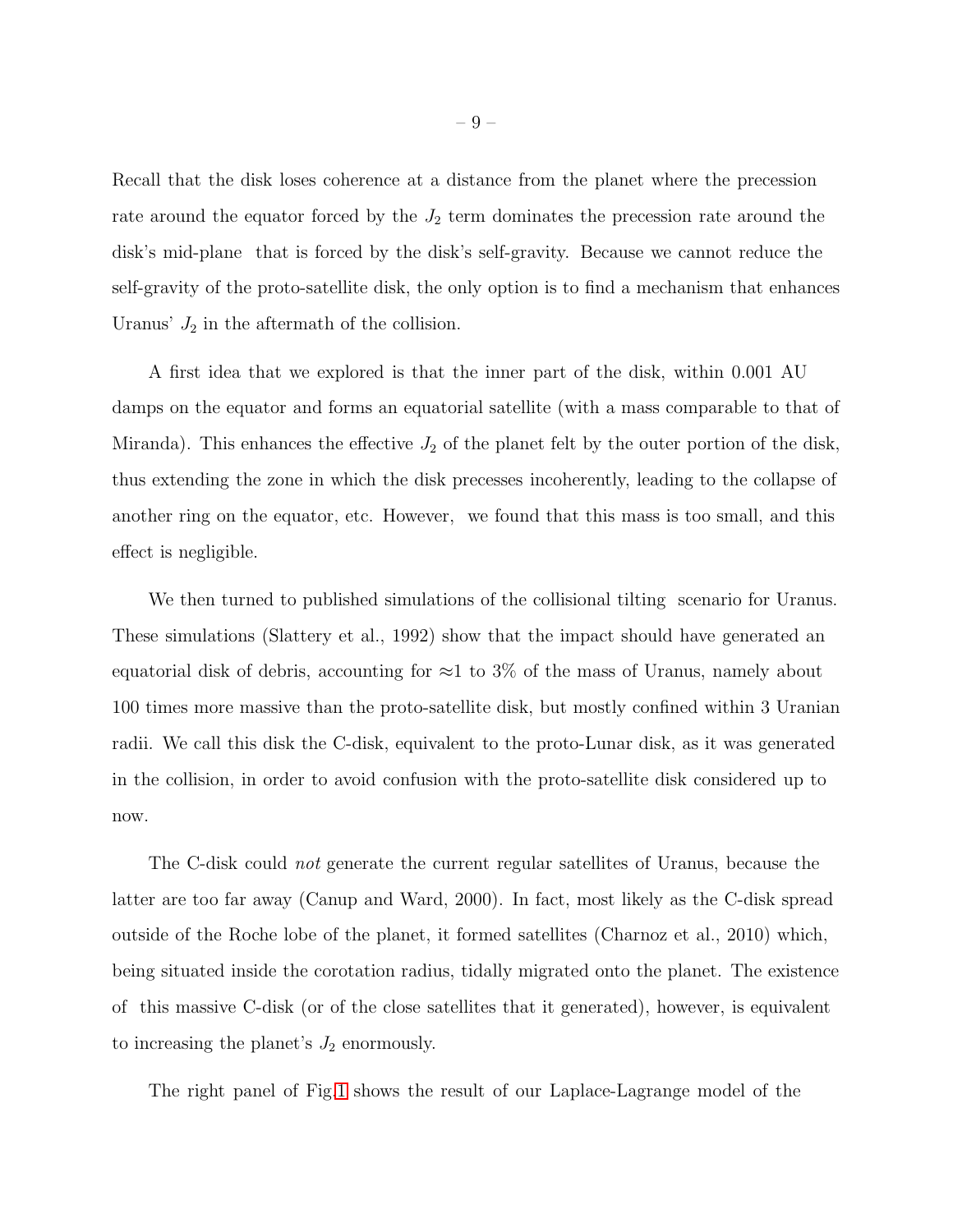evolution of the proto-satellite disk, when we account for a C-disk of 0.01  $M_U$ . Again, the obliquity of Uranus is  $\epsilon = 98^\circ$ . The C-disk is represented by a circular ring at 3 Uranian radii with  $I = 0$ , but with a mass multiplied by a factor cos  $\epsilon$  to account for its inclination  $\epsilon$  relative to the proto-satellite disk, as we did for the  $J_2$  coefficients in [\(1\)](#page-4-0). As one can see from the plot, the region where the longitude of nodes in the proto-satellite disk are randomized now extends to 0.003 AU (almost the distance of Oberon). The radial extent of the randomized disk can be enhanced further by assuming a more massive C-disk. For example, if we take the mass of the C-disk to be 0.03  $M_U$  the randomized region extends to 0.0045 AU and so on.

We have checked our results with N-body simulations that take the self-gravity of the proto-satellite disk into account. The C-disk is modeled with a single massive satellite on a circular orbit at 3 Uranian radii on the equatorial plane of the planet. The proto-satellite disk is modeled with 2,000-8,000 equal-mass particles, initially on circular orbits on the plane of the Sun. All particles interact with each other, with a smoothing length equal to 0.5-3 Hill spheres of the innermost particle, which is a equivalent to a few times the particle radius. We also tested disks twice as massive as our nominal case and with different initial scale heights. We performed several simulations and found our results to be robust with respect to changes in the values of the above parameters. The calculations were performed using a version of SyMBA (Duncan et al., 1998), suitably modified so that the  $N^2$  force calculation is performed on a GPU card, with the help of the SAPPORO library (Gaburov et al., 2009). The time-step was chosen equal to 1/30 times the period of the massive satellite.

The results of two simulations (4,000 particles, nominal mass) are shown in Fig. [2.](#page-10-0) In the case where the C-disk has a mass of 0.01  $M_U$  (left panel), after a time of 1000 yr, the randomized region extends to 0.003 AU, in excellent agreement with our analytic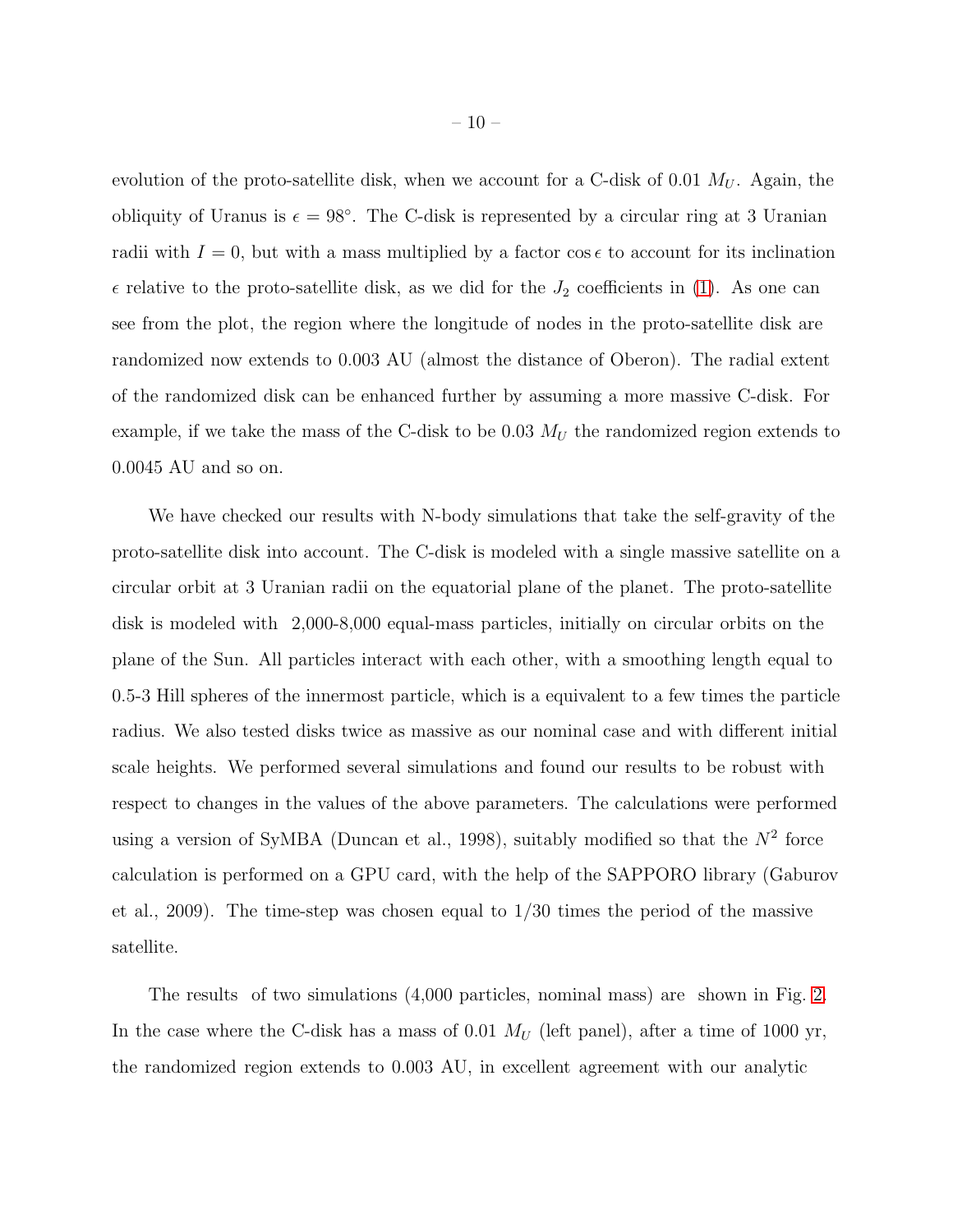

<span id="page-10-0"></span>Fig. 2.— Longitudes of the nodes of the disk particles as a function of their semi major axis, after 1000y years of numerical simulation. The left panel includes the effect of a 0.01  $M_U$  satellite at 3 Uranian radii. The right panel is for a 0.03  $M_U$  satellite.

model. Beyond this threshold, though, the disk is extremely warped, up to about 0.005 AU (i.e. beyond the current position of Oberon). By mutual interactions, the particles in the 0.003-0.005 AU region also become quite eccentric and cross each other (the Laplace-Lagrange approximation is not valid there). On the longer run, therefore, the randomization is expected to extend to 0.005 AU. Instead, in the case where the C-disk has a mass of 0.03  $M_U$  (right panel), the nodes of the disk particles are randomized up to 0.006 AU within the same timescale.

We conclude from these experiment that, if the collision that tilted Uranus really formed a massive, equatorial transient disk, as in the simulations of Slattery et al. (1992), the proto-satellite disk would have lost coherence up to a distance at least equal to that of Oberon, dispersing symmetrically around the equator of the planet. Collisional damping would have then forced the proto-satellite disk to collapse onto the equatorial plane, where the observed satellites, from Miranda to Oberon, could form. It is likely that, during this process, some of the disk's mass would be "lost", instead of accreting on the satellites. However, our simulations give practically the same results even for a disk twice as massive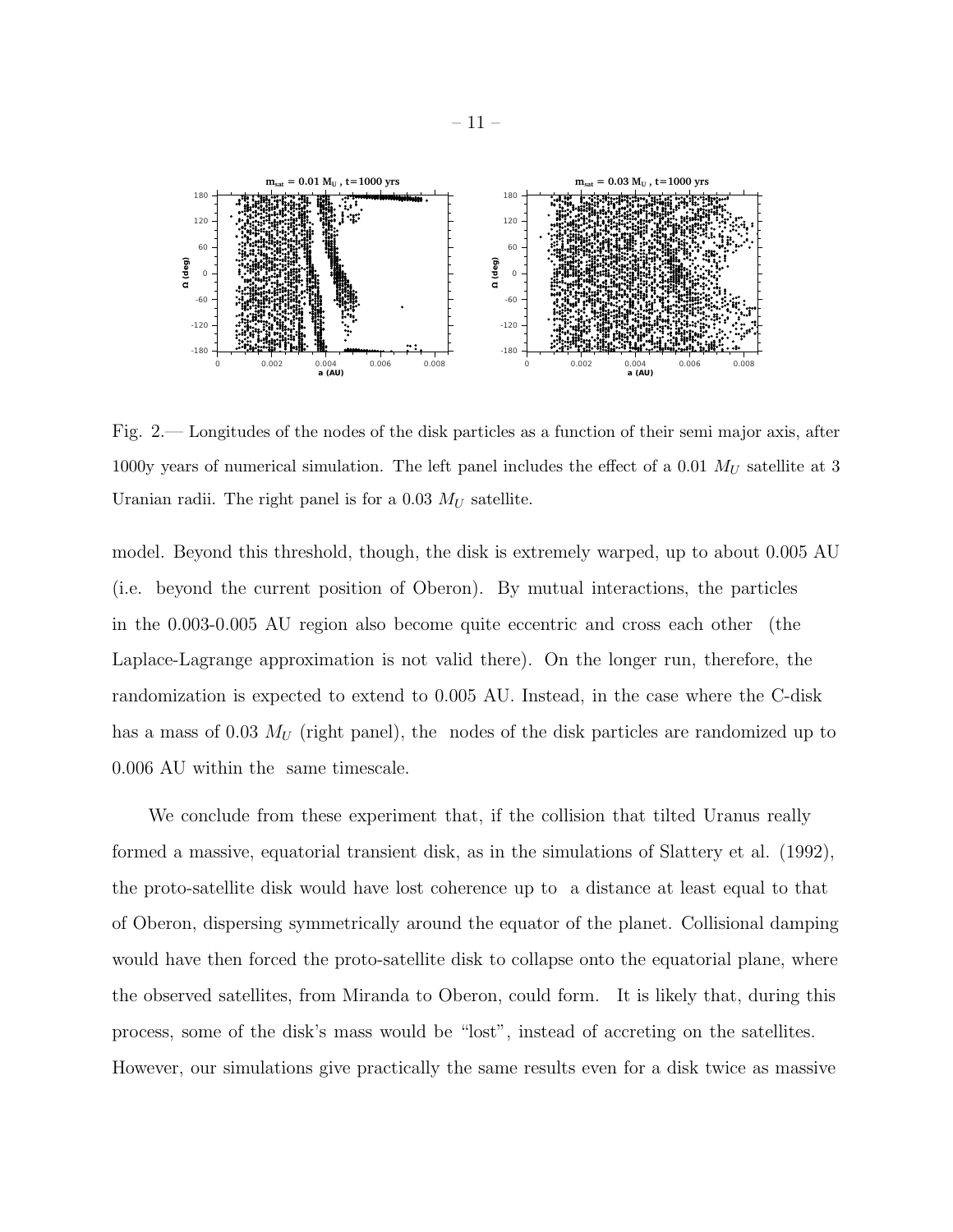

<span id="page-11-0"></span>Fig. 3.— The probability that the proto-satellite disk has a prograde orientation relative to the final spin axis of Uranus as a function of the obliquity  $\epsilon'$  that Uranus had prior to the final tilting. The results of four calculations are presented according to the assumptions explained in the text.

as the combined mass of the current satellite system. This is because the mass ratio between the C-disk and the proto-satellite disk is of  $\sim$  100.

# 4. Why are Uranus satellites prograde?

If Uranus had been tilted abruptly from an obliquity of 0 to one of 98 degrees, the mechanism described in the previous section would have produced a system of equatorial, but retrograde satellites. This is because the precession of the particles of the proto-satellite disk around the equator and their collisional damping would preserve the total angular momentum of the disk relative to the spin axis of the planet, which is negative from the very beginning (i.e. at the time when the planet is tilted and the disk is still on the plane of the Sun).

To have the disk collapse by collisional damping onto an equatorial, *prograde* disk, it is necessary that the obliquity of Uranus was not null when the planet's final tilting episode occurred. Let's call  $\epsilon'$  this pre-final-tilt obliquity.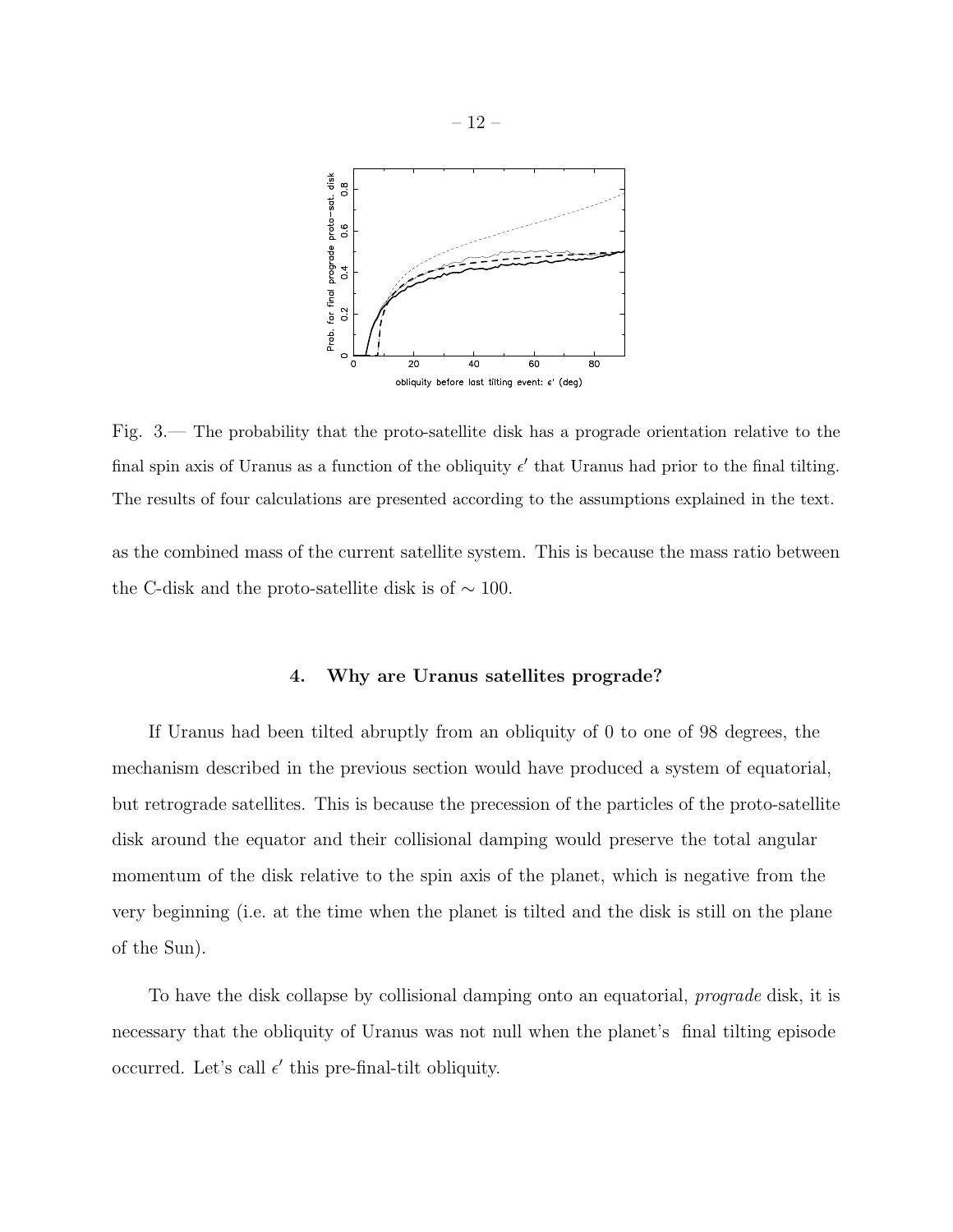We have computed, with Monte-Carlo simulations, the probability that the final proto-satellite disk is prograde as a function of  $\epsilon'$ . We have done four simulations, adopting different assumptions; in each simulation  $\epsilon'$  progresses from  $0^{\circ}$  to  $90^{\circ}$  by one-degree steps. First, we assume that, when the planet had an obliquity  $\epsilon'$ , it was surrounded by a proto-satellite disk that precessed rigidly around its equator with an inclination  $I = \epsilon'$ . From the results in the previous sections, this is expected if such obliquity had been acquired impulsively from an initial obliquity of 0. The Monte Carlo calculation in this case assumes two random angles: (i) the azimuthal orientation of the final spin vector (of obliquity  $\epsilon = 98^{\circ}$ ) relative to the plane of the Sun and (ii) the precession phase of the proto-satellite disk at the time of the final tilting. The result is illustrated with the bold solid curve in Fig. [3.](#page-11-0) Second, we assume that, when the planet had an obliquity  $\epsilon'$ , its proto-satellite disk had the time and the conditions to become equatorial. In this case, the Monte Carlo calculation has to assume just one random angle (the orientation of the new vs. the old spin vectors). The result is illustrated with a bold dashed curve in Fig. [3.](#page-11-0) Then, we relax the assumption that the relative orientations of the original and final spin vectors of the planet are equi-probable. Instead, we assume that probability that the spin vector has a change  $\vec{\delta \epsilon} = \vec{\epsilon} - \vec{\epsilon'}$  is proportional to  $1/||\vec{\delta \epsilon}||$  (here  $\vec{\epsilon'}$  and  $\vec{\epsilon}$  are, respectively, the unitary spin vectors of the planet before and after the final tilting and ||.|| denotes the Euclidean norm of a vector). If the disk is precessing around the planetary equator before the final tilt, the result is illustrated by a thin solid curve and it is not very different from that obtained in the first calculation (compare with the bold solid curve). This is because the scalar product between the angular momentum vectors of the disk and the planet is more sensitive to the precession phase of the disk than to the relative orientation of the initial and final spin vectors of the planet. Instead, if the disk was equatorial, the result is illustrated by the thin dash curve and is significantly different from that obtained in the second calculation, for large values of  $\epsilon'$  (compare with the the dash bold curve).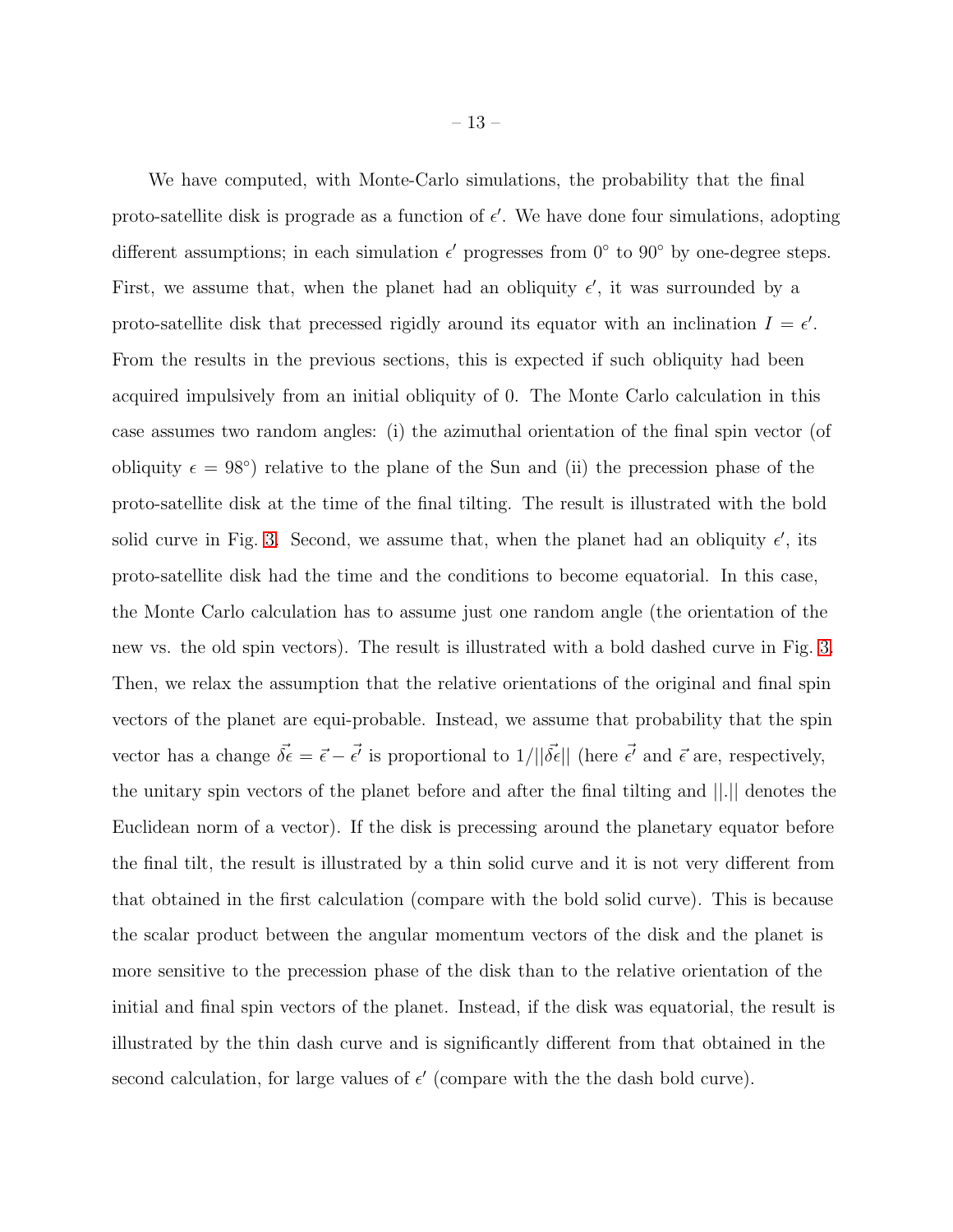As one can see in Fig. 3, the probability to have a prograde disk is null if  $\epsilon'$  is smaller than 4 or 8 degrees for a rigid-precessing disk or an equatorial disk, respectively, for obvious geometric reasons. However, in all cases we find that the probability of ending up with a prograde satellite system increases rapidly with  $\epsilon'$  and, for  $\epsilon' = 30^{\circ}$  (like the one of Neptune), it exceeds 40%.

## 5. Conclusions

We conclude that the collisional tilting scenario for Uranus is consistent with the prograde, equatorial character of the orbits of its regular satellites, as well as the size of the system. The fact that the satellites are prograde, implies that Uranus was not tilted from 0 to 98 degrees in one shot. Instead, it had to have had a non-negligible obliquity, prior to the final giant impact. Thus, Uranus should have experienced at least two giant collisions.

This result, together with the obliquity of Neptune, which also has no other explanation than a collisional tilt, suggests that giant impacts, affecting the obliquities, were rather common during the growth of the ice-giants of the solar system. Thus, these planets presumably did not grow by the sole accretion of small planetesimals as often envisioned. Instead, towards the end of their accretion history, they should have experienced a phase similar to that characterising the process of terrestrial planet formation, i.e. dominated by giant impacts with other large planetary embryos. Past and future models of growth of giant planet cores should be confronted with this constraint.

## 6. References

- Bou´e, G., Laskar, J. 2010. A Collisionless Scenario for Uranus Tilting. The Astrophysical Journal 712, L44-L47.